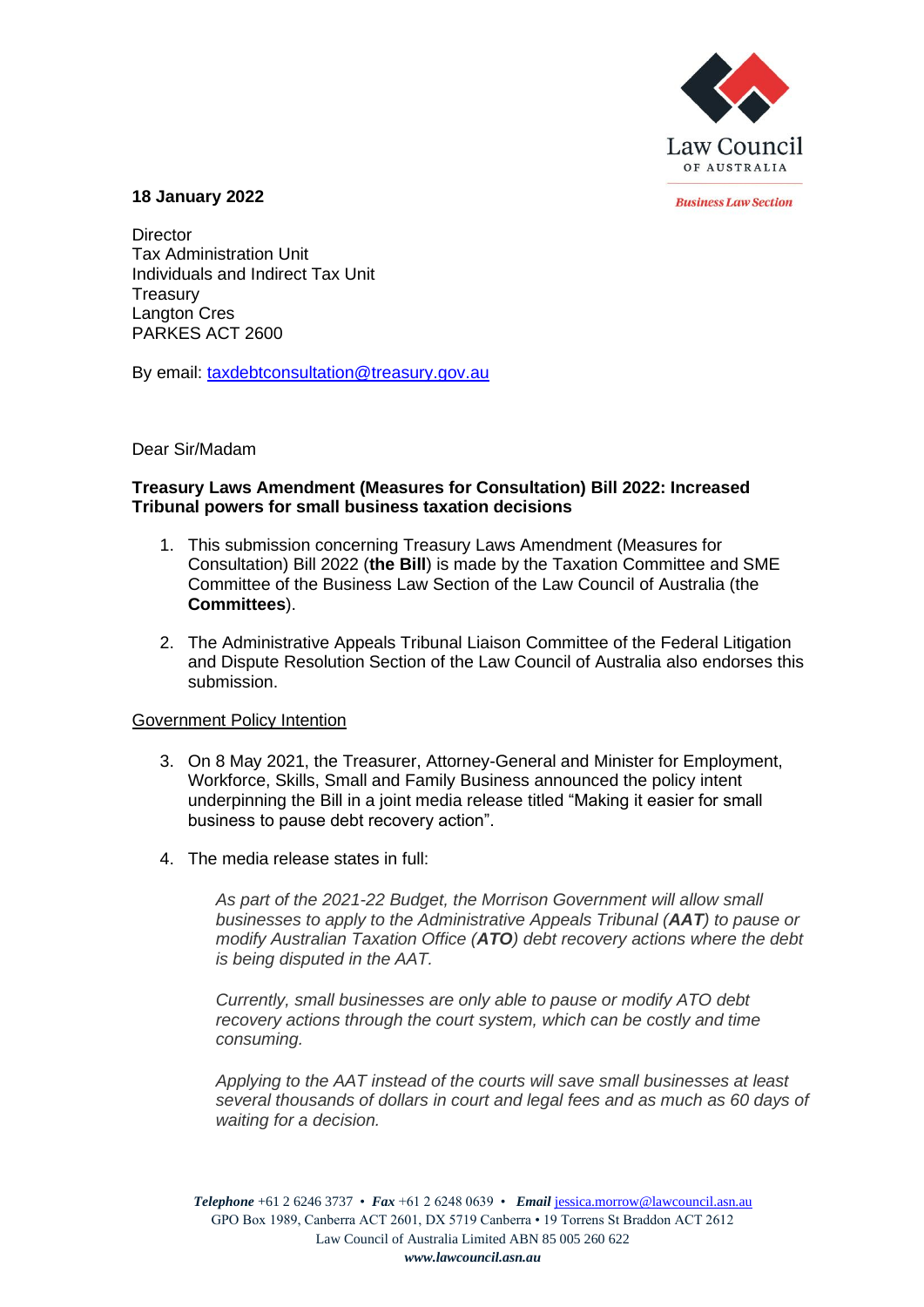*Small business can now have the confidence and peace of mind that they will be able to pause ATO debt recovery actions until their case is decided by the AAT.* 

*Specifically, the changes will allow the Small Business Taxation Division of the AAT to pause or modify any ATO debt recovery actions, such as garnishee notices and the recovery of General Interest Charge or related penalties until the underlying dispute is resolved by the AAT.* 

*Taking these disputes out of the courts will let small businesses get on with what they do best.* 

*Small business entities (including individuals carrying on a business) with an aggregated turnover of less than \$10 million per year will be eligible to use this streamlined approach. The* 

*change will bring Australia more into line with the tax systems of the United Kingdom and United States.* 

*These new powers for the AAT will be available in respect of proceedings commenced on or after the date of Royal Assent of the legislation.* 

5. Further policy detail was announced in the Treasury Budget paper No 2 (Receipt Measures), which states:

*The Government will extend the power of the AAT to pause or modify ATO debt recovery action in relation to disputed debts that are being reviewed by the Small Business Taxation Division (SBTD) of the AAT.*

*This measure will take effect from the date of Royal Assent of the enabling legislation.*

*Small business entities that file an application in relation to tax matters before the SBTD of the AAT on or after the commencement date will be able to apply*  for a pause or modification of the Commissioner's debt recovery actions, until *the underlying dispute has been decided by the AAT.*

*When considering applications, the AAT will be required to consider the potential effect on the integrity of the tax system and ensure that applications are in relation to genuine disputes.*

*This measure will provide an avenue for small businesses to ensure they are not required to start paying a disputed debt until the matter has been determined by the AAT.*

*This measure is estimated to result in a small but unquantifiable decrease in receipts over the forward estimates period.*

6. The Committees support the Government's policy intention and wish to make submissions about the drafting of legislation to give effect to the Government's stated policy intention.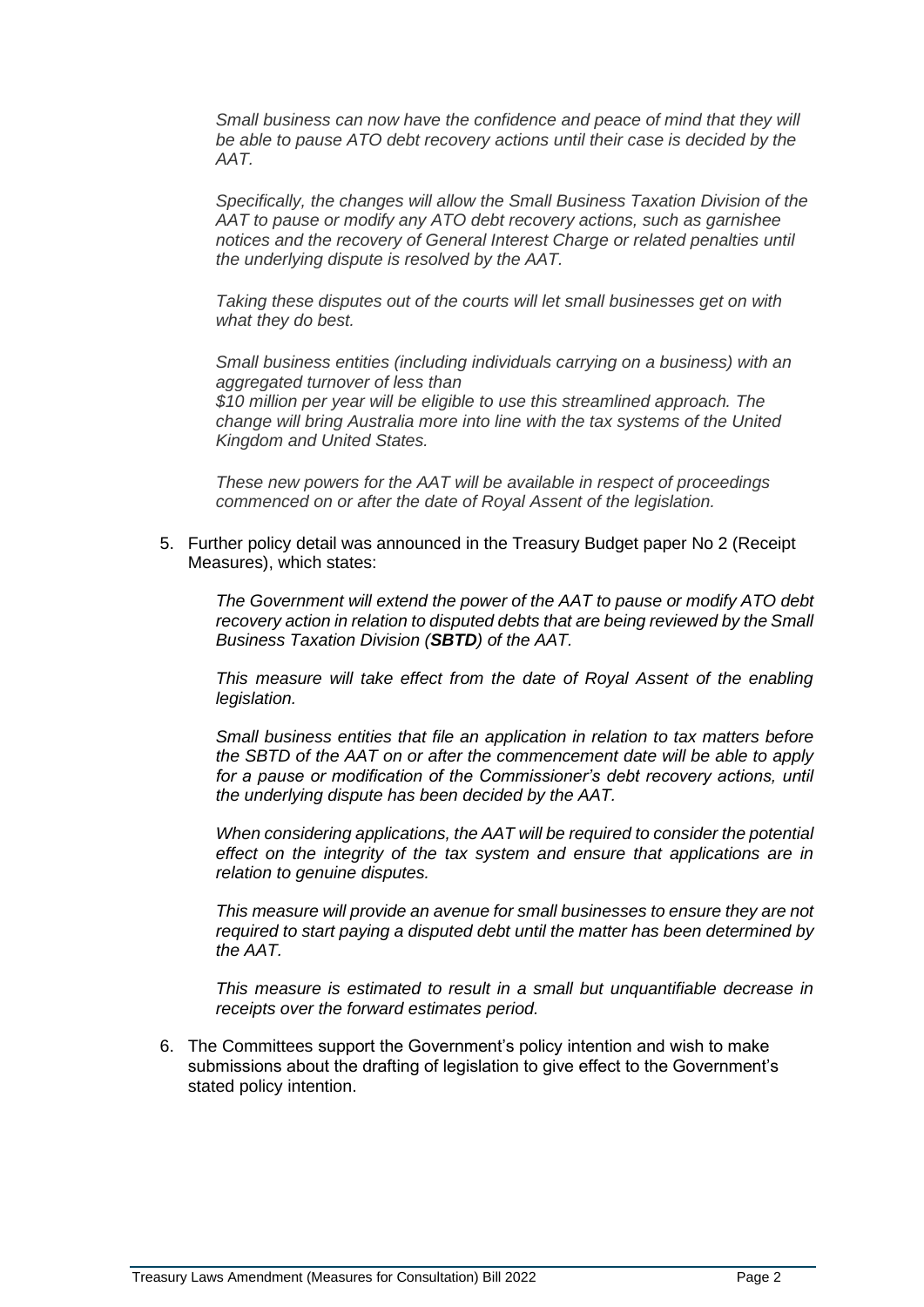7. Further, the Committees note Recommendation 11 of the House of Representatives 2018-19 Commissioner of Taxation Annual Report dated 20 October 2021, namely:

## *Recommendation 11*

*3.75 The Committee recommends that the Australian Taxation Office ensure that debts are not payable by the tax payer until a final determination is made by the relevant dispute body or court. If the Australian Taxation Office fears that funds will be removed during an enforcement action, it should apply as all other plaintiffs do for a court ordered injunction.*

8. The tenor of this recommendation is aligned to the Government policy intention in respect of the AAT's power to stay and is suggestive that the approach should not be unduly restrictive on taxpayers in obtaining the protection of a stay. The 'The Standing Committee on Tax and Revenue properly notes that the Commissioner may apply for an injunction to protect the revenue, in addition to such other powers as may be available to the Commissioner.

# Current AAT Power of Stay

- 9. The Committees consider that, if the restriction under s 14ZZB of the *Tax Administration Act 1953* (Cth) (**TAA 1953**) were removed, the current power of the AAT to stay a proceeding is largely adequate to give effect to the Government policy as it would apply to matters in its Small Business Tax Division. To make good this point, the Committees wish to make submissions as to the current law to show that the AAT would, if simply enabled to exercise its current power, be able to give full effect to the Government policy intention.
- 10. Specifically, in making a stay decision under the current law, the AAT will:
	- a. Take account of the risk to a business taxpayer that, if a stay is not granted, that the collection of the tax debt may damage or destroy their business before they get a decision from the AAT;
	- b. Consider public interest factors such as protecting the integrity of the tax system and ensuring that the power of stay is only exercised in cases of genuine disputes.
- 11. As the submissions as to the current law are detailed, they are set out in the Appendix.

## Deficiencies in Draft Legislative Amendments

- 12. The Committees submit that the draft legislative amendments to s 14ZZH in proposed paragraph (3A)(b) are unnecessary in order to give effect to the Government's policy intention having regard to the current powers of the AAT under s 41of the *Administrative Appeals Act 1975* (Cth) (**AAT Act**), as explained in current authorities (see **Appendix**).
- 13. Paragraph (3A)(b) however undermines the Government policy because it is likely to make it too hard and costly for a taxpayer to ever get a stay. This outcome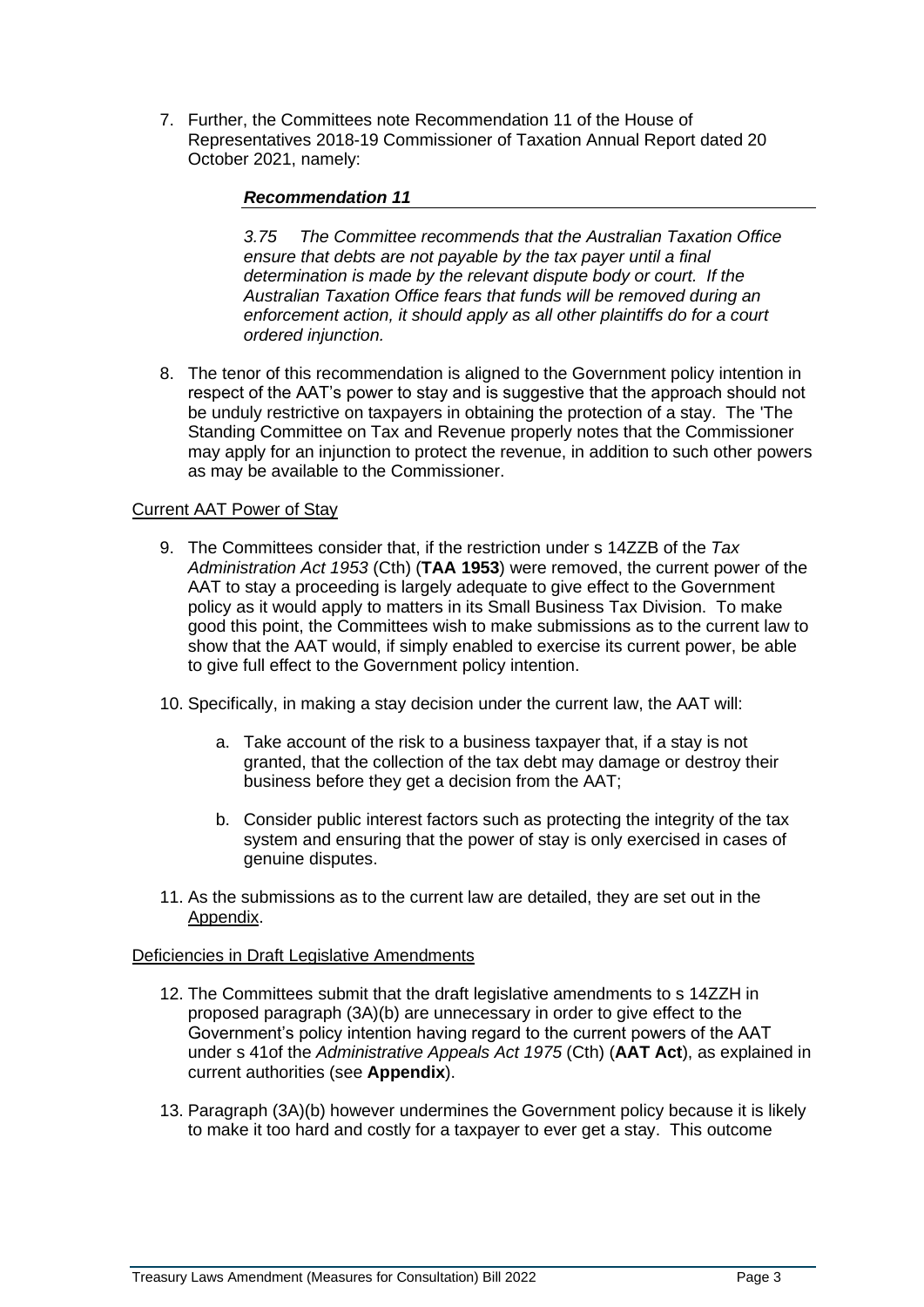defeats the Government's intention to introduce measures, as stated in the Treasurer's media release, that will make "it easier for small business to pause debt recovery action".

- 14. The Committees draw attention to several drafting deficiencies.
- 15. First, it is inevitable that staying the recovery of a tax debt that is otherwise due and payable will necessarily have some impact on the administration of taxation laws and the tax system. Unless the legislation provides that this mere fact alone does not justify refusal of a stay, then the AAT may be obliged to refuse every stay based on the draft legislation.
- 16. Second, as currently drafted, the taxpayer will bear the burden of proving matters that are not within its knowledge or command, namely about the "overall taxation system", "the Commissioner's administration of a taxation law" and "the integrity of the taxation system". These considerations are very broad in nature and are matters that solely rest within the knowledge of the Commissioner of Taxation. As a result, this proposed burden on the taxpayer will be very hard to discharge and costly to even attempt to discharge unless the Commissioner consents to the stay application. The main objective of the legislative changes is to make it easier for a taxpayer to obtain a stay, when the Commissioner may otherwise be unwilling to delay debt collection under existing ATO policies. Requiring a taxpayer to effectively obtain the Commissioner's consent to any such stay seems entirely inconsistent with that stated policy objective.

#### Preferred Approach

- 17. The Committees' primary submission is that paragraph (3A)(b) be omitted. It is unnecessary, as the current power of the AAT under s 41 AAT Act will secure the Government's stated policy intention.
- 18. If it was thought necessary to make amendments to place such conditions on the exercise of the AAT's power of stay, it is suggested that:
	- a) The burden of proof in respect of the matters in subparagraph (3A)(b)(i) and (ii) be placed on the Commissioner, who is the only party able to discharge the burden of proof;
	- b) Retain subparagraph (3A)(b)(iii), although it is quite unnecessary as it largely restates part of the current test that there is a serious question to be tried.

## Draft Explanatory Memorandum

- 19. The draft Explanatory Memorandum refers to a range of ATO Practice Statements and proposes requiring (at para 1.16) the Tribunal to act 'consistently with the principles underlying the LAPS'. The Committees argue that this would both unduly fetter the independent role of the Tribunal and conflict with the intended aim of the proposed new policy.
- 20. The Committees note that the content of the existing draft Explanatory Memorandum should also be amended to reflect the preferred approach advocated above, given that the draft expands on the implications of the proposed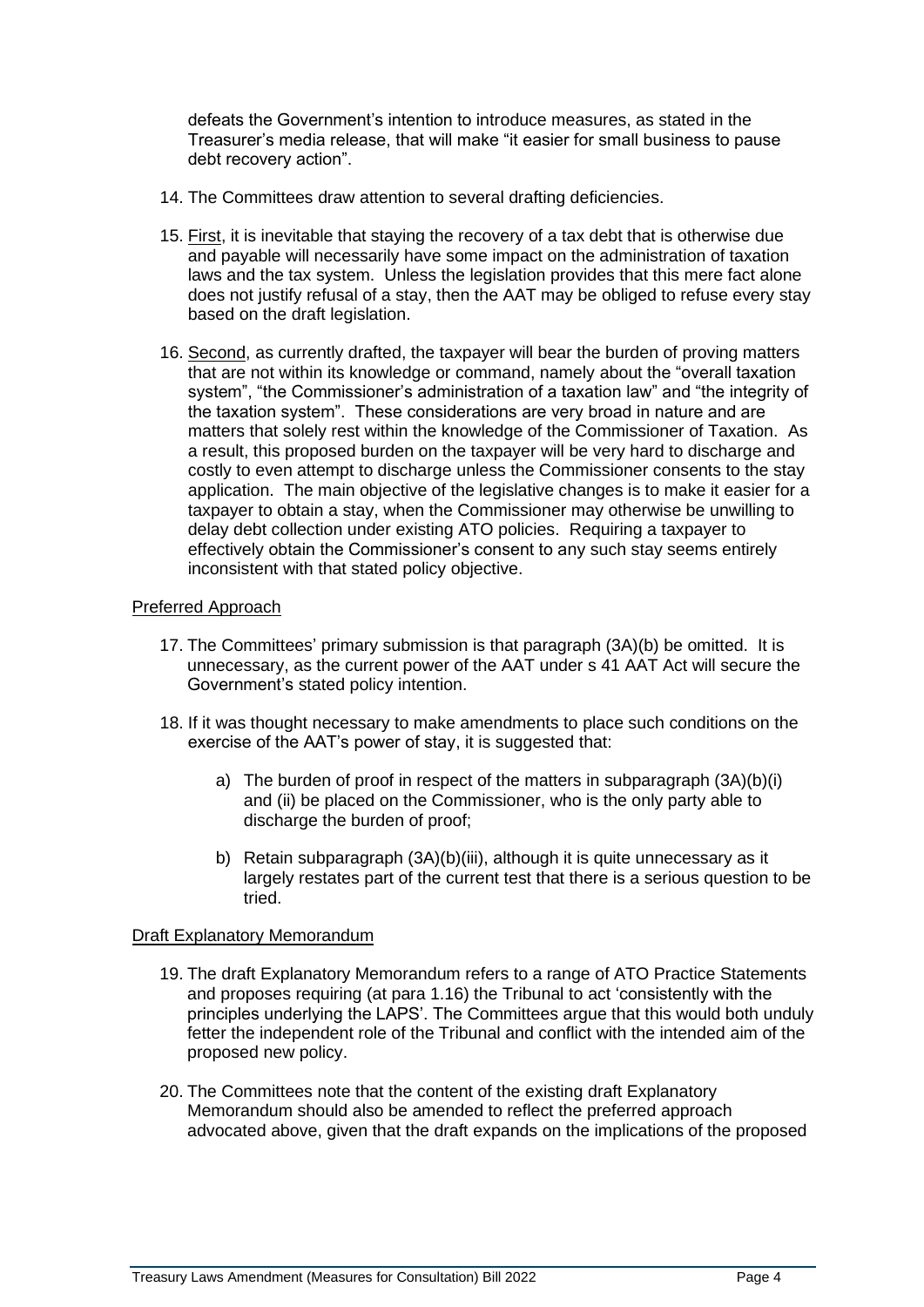section (3A)(b), in ways that we suggest appear to conflict with the stated policy intention.

#### Support for the proposed policy change

21. The Committees note with some concern recent suggestions that the Commissioner may now be more likely to seek to commence proceedings for recovery of debts while the underlying liability may be subject to a meritorious dispute under Pt IVC of the TAA 1953 than was previously the case, see<sup>1</sup>:

> *Dr Orow also relied on the practical difficulty a taxpayer might confront if pressed to bankruptcy as a result of recovery proceedings even while pursuing review or appeal proceedings under pt IVC. The prospect of the provisions operating in a harsh manner has long been acknowledged. Moreover, whereas Mason ACJ was informed in [Clyne](https://jade.io/citation/2360988) that it was 'somewhat unusual' for the Commissioner to commence proceedings for recovery in reliance on a notice of assessment which is under challenge in what are now pt IVC proceedings, Mr Hanks candidly informed us that this is no longer the case.*

22. In light of such comments from senior counsel for the Commissioner, the Committees strongly endorse the ultimate purpose of the amendments as described by the Treasurer and other Ministers about "Making it easier for small business to pause debt recovery action".

## **Contact**

- 23. The Committees would be pleased to discuss any aspect of this submission.
- 24. Please contact the chair of the Taxation Committee Angela Lee at [angela.lee@vicbar.com.au](mailto:angela.lee@vicbar.com.au) or Chair of the SME Committee Bruce Collins at bruce@taxcontroversypartners.com.au, if you would like to do so.

Yours faithfully

 $l'$ k $\gamma$ 

**Philip Argy Chairman, Business Law Section**

<sup>1</sup> *Deputy Commissioner of Taxation v Danny Buzadzic* [2019] VSCA 221, per Kyrou, McLeish and Niall JJA, at para 73 (footnotes omitted).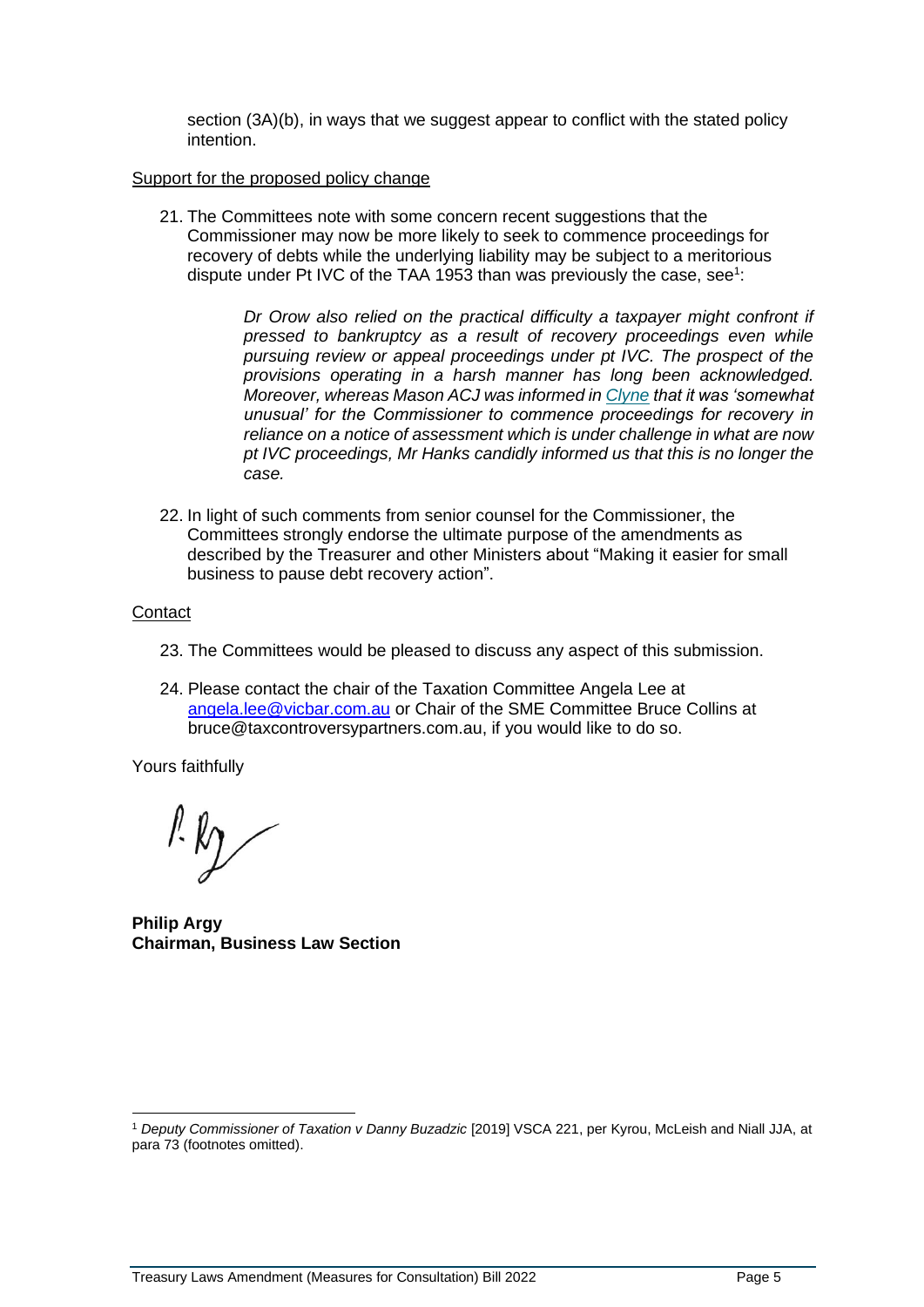# **Appendix**

## Current Power of the AAT to Stay

- 1. The AAT has long had a power of stay in s 41 of the AAT Act. That power however has also been disabled in relation to reviewable tax objection decisions since 1991 under s 14ZZB AAT Act, when the objection and appeal provisions were transferred into Part IVC of the AAT Act.
- 2. Nonetheless, the AAT has generally exercised the power of stay in cases other than tax reviews.
- 3. The general judicial approach for a stay or interlocutory injunction is that there is a serious question to be tried and that the balance of convenience favours the making of the order.<sup>2</sup>
- 4. A leading case on the exercise of the power of stay under s 41 is the decision of Downes J, also sitting as President of the Tribunal, in *Scott v ASIC* [2009] AATA 79 (*Scott*).

In *Le'Sam Accounting Pty Ltd v Tax Practitioners Board* [2020] AATA 890 (*Le'Sam*), Deputy President McCabe, at 12, said that *Scott* provides a useful guide to the approach to stay cases, having regard to the circumstances of each case.

- 5. In *Scott*, Downes J stated, at 4, the considerations to be:
	- 1. The prospects of success.
	- 2. The consequence for the applicant of the refusal of a stay.
	- 3. The public interest.
	- 4. The consequences for the respondent in carrying out its functions depending upon whether a stay is granted or not.
	- 5. Whether the application for review would be rendered nugatory if a stay were not granted.
	- 6. Other matters that are relevant, amongst which Downes J stated would include the length of time that the ban has already been in place and the gap between the date of judgment and the hearing of the application.<sup>3</sup>
- 6. These considerations were recently applied in *Leahy v Tax Practitioners Board (Taxation*) [2020] AATA 2164 at 8, the Tribunal noting, at 9, that the Applicant has

<sup>2</sup> *Castlemaine Tooheys Pty Ltd v State of South Australia* (1986) 148 CLR 140 per Mason CJ [153- 154]; also *Australian Coarse Grain Pool Pty Ltd v Barley Marketing Board* (1982) 46 ALR 398.

<sup>3</sup> Also applied in *Leahy v Tax Practitioners Board (Taxation*) [2020] AATA 2164 at 8, noting at 9 that the Applicant has the practical onus of establishing on the evidence that the above considerations point to the grant of a stay.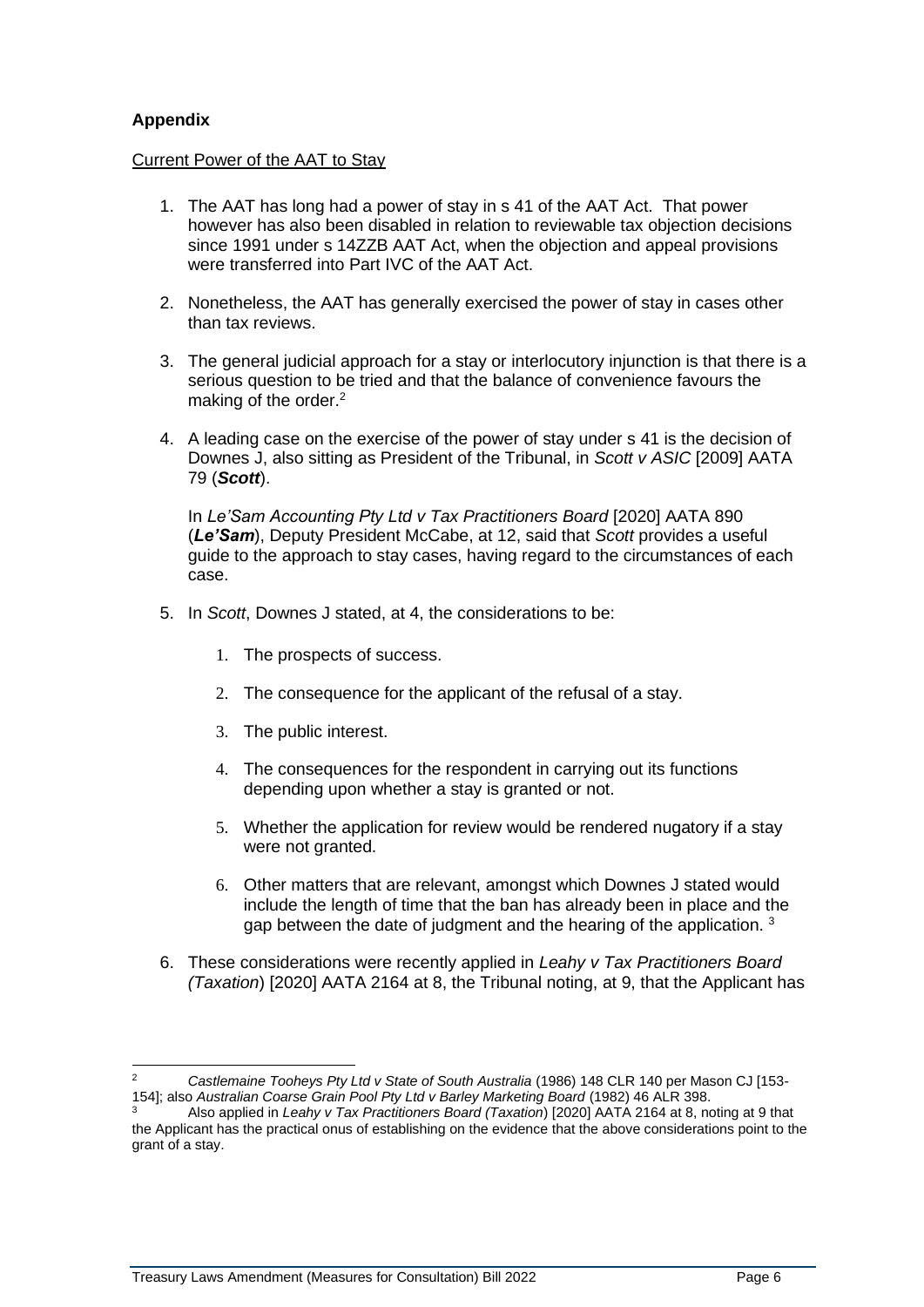the practical onus of establishing on the evidence that the above considerations point to the grant of a stay. <sup>4</sup>

- 7. In respect of the prospects of success, Deputy President McCabe in *Le'Sam* observed, at 13, in considering a stay application, "rough and ready assessments of the merits will be required" and that "an obviously strong case will weigh in favour of a stay" but an "obviously weak or fanciful case will weight against a stay." In *Iseppi and Tax Practitioners Board* [2020] AATA 1523 (*Iseppi*) at 12-13 Deputy President McCabe said that, whilst the assessment of prospects is rarely clear cut, to grant a stay the Tribunal should be satisfied that the case is arguable.
- 8. As explained in the Full Federal Court decision in *ASIC v AAT* (2009) 263 ALR 411 (*ASIC v AAT*), s 41(2) of the AAT Act requires the AAT to form an opinion and take into account "the interests of any persons who may be affected by the review" and the identification of those interests will come from the statutory scheme.<sup>5</sup> The majority noted the importance of the AAT resolving competing interests.<sup>6</sup>
- 9. In a context very close to taxpayers seeking review of objection decisions, the AAT has in a number of recent Tribunal decisions recognised the importance of the preservation of the general community's confidence in tax agents as being of fundamental concern.<sup>7</sup> Those who hold a position of trust as a tax agent should conduct their affairs in a way which maintains public confidence. <sup>8</sup> Nonetheless, the Tribunal should consider the particular circumstances as to whether a stay is in the public interest.
- 10. In *Dekanic and Tax Agents' Board of NSW* (1982) 6 ALD 240 (*Dekanic*), Davies J observed that there may be public interest factors for or against a stay. At 242, His Honour refers to the dislocation of clients of the Applicant if a stay is not granted. Conversely there may be other cases where the dangers to the public would warrant refusal of a stay. Whilst those circumstances did not exist in Dekanic, an example is in the case of *Thomson*<sup>9</sup> in which the Tribunal decided it was in the public interest to refuse to stay a decision of the Board to deregister an Applicant who had failed to disclose convictions and a sentence of imprisonment in his application for registration.
- 11. In the decision of *Shi v Migration Institute of Australia Ltd* (2003) 78 ALD 281 (*Shi*), Tamberlin J, referring to the text of s 41(2), observed at 286 that the subsection is framed in a way that is in broad general terms and by reference to a specific purpose. He then said "(t)he power is to make an order which stays or otherwise affects the operation or implementation of a decision."
- 12. His Honour went on to state at 287:

*It is evident that if a decision favourable to an applicant is made by the AAT in relation to the application to renew, then the agent in this case will have been wrongfully deprived of the opportunity to earn his livelihood from that* 

<sup>4</sup> See also *Yvonne Anderson and Associates Pty Ltd v Tax Practitioners Board (Taxation)* [2020] AATA 1181 at 41.

<sup>5</sup> At 423-424 per Downes and Jagot JJ.

<sup>6</sup> Ibid

<sup>7</sup> *GJ Brown & Co Pty Ltd and Tax Practitioners Board* [2016] AATA 740 at 82.

<sup>8</sup> *Evans and Tax Practitioners Board (Taxation*) [2019] AATA 1408 at 131*.*

<sup>9</sup> *Re Thomson and Tax Agent's Board of Queensland* (1993) 30 ALD 747.